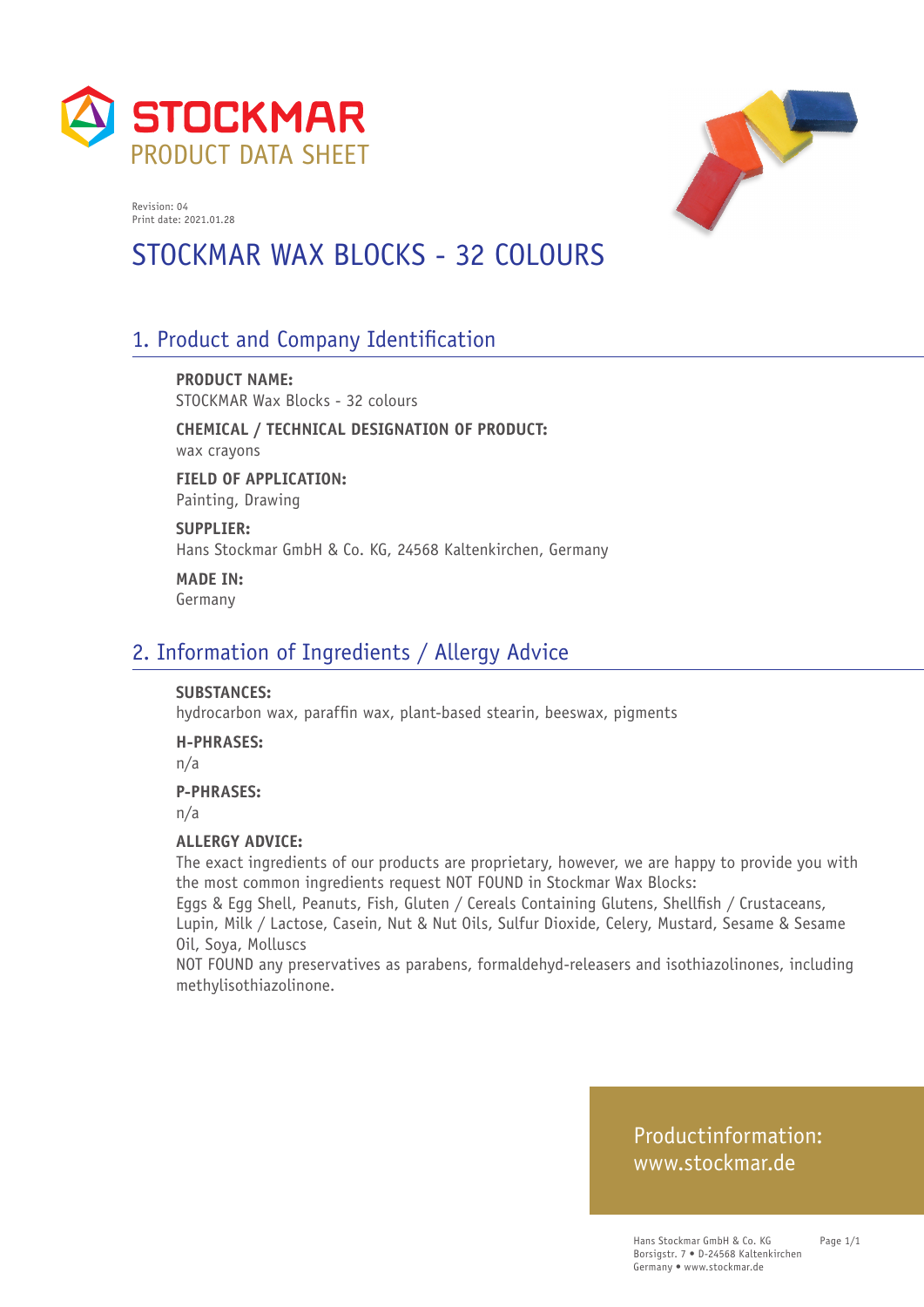



# STOCKMAR WAX BLOCKS - 32 COLOURS

# 3. Possible Hazards - Hazards Information

not required

**PRODUCT MARKING:**  "Attention! Not suitable for children under 3 years. Small parts might be swallowed"

## 4. First - Aid - Measures

**INHALATION:**

n/a

**SKIN CONTACT:** Wash off with water

**EYE CONTACT:** Rinse out with water.

**SWALLOWING:** Rinse out mouth and drink plenty of water.

In case of persistent symptoms seek medical treatment.

# 5. Fire - Fighting Measures

**SUITABLE EXTINGUISHING MEDIA:**  Alcoholic resistant foam, CO2

**EXTINGUISHING MATERIAL THAT MUST NOT BE USED FOR SAFTY REASONS:**  n/a

# 6. Accidental Release Measure

**ENVIRONMENT-RELATED MEASURES:**  n/a **PROCEDURES FOR CLEANING / ABSORPTION:**  n/a

**PERSON-RELATED PRECAUTIONARY MEASURES:**  Swiftly remove and clean affected clothes

## Productinformation: www.stockmar.de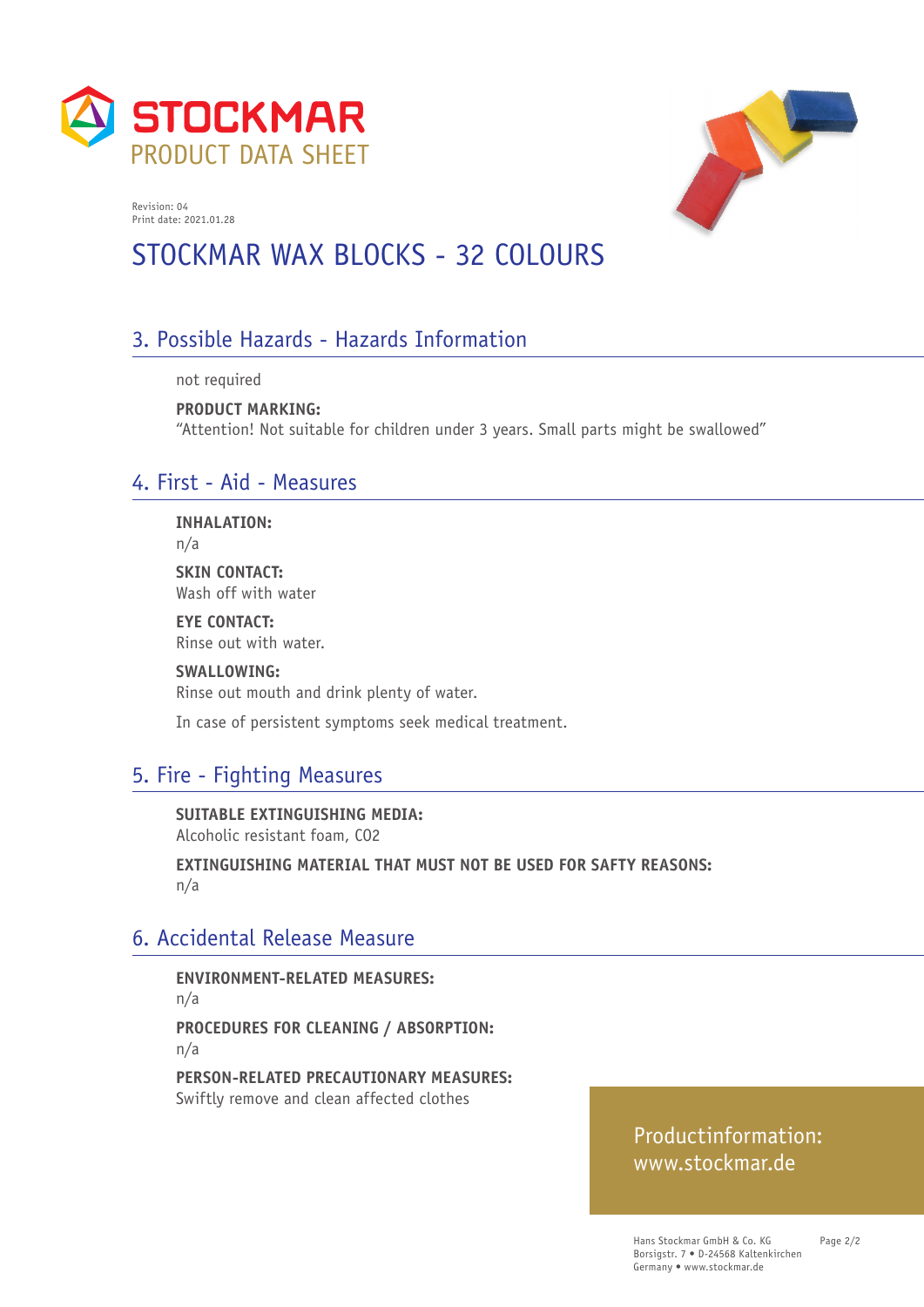



# STOCKMAR WAX BLOCKS - 32 COLOURS

# 7. Handling and Storage

**HANDLING:**  Avoid contact with clothes

**STORAGE:**  Store product in original packaging

# 8. Exposure Controls / Personal Protection

n/a

## 9. Physical and Chemical Properties

**FORM/COLOUR/ODOR:**  solid / different colours / non-specific

**FLASH POINT:**   $> 180^{\circ}$ C

**IGNITION TEMPERATURE:**  Product is not inflammable

**EXPLOSION LIMITS:**  Product not explosive

**SOLUBILITY IN WATER:**  Product is insoluble

## 10. Stability and Reactivity

**CONDITION TO AVOID:**  Temperature > 55°C

**MATERIALS TO AVOID:**  Don`t mix with other chemicals

**HAZARDOUS DECOMPOSITION PRODUCTS:**  No hazardous decomposition products known

#### Productinformation: www.stockmar.de

Hans Stockmar GmbH & Co. KG Borsigstr. 7 • D-24568 Kaltenkirchen Germany • www.stockmar.de